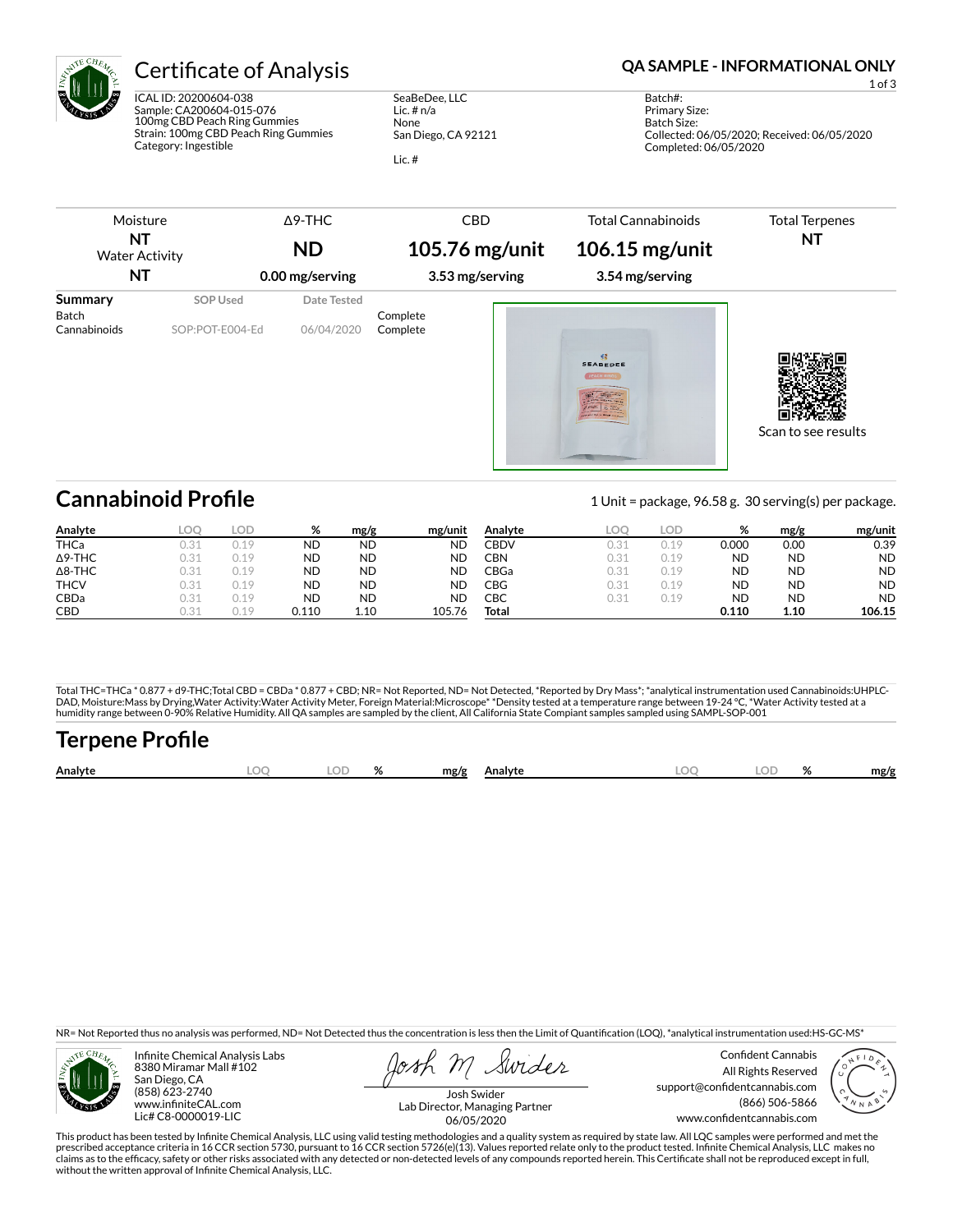ICAL ID: 20200604-038 Sample: CA200604-015-076 100mg CBD Peach Ring Gummies Strain: 100mg CBD Peach Ring Gummies Category: Ingestible

SeaBeDee, LLC Lic. # n/a None San Diego, CA 92121

Lic. #

### Certificate of Analysis **Certificate of Analysis QA SAMPLE - INFORMATIONAL ONLY**

2 of 3

Batch#: Primary Size: Batch Size: Collected: 06/05/2020; Received: 06/05/2020 Completed: 06/05/2020

#### **Residual Solvent Analysis**

| Category 1 | _OC | $\sim$<br>LO L' | Limit | <b>Status</b> | Category | LOO | .OF | Limit. | Status | Category 2 | $\Omega$ | LOD. | ∟imit | <b>Status</b> |
|------------|-----|-----------------|-------|---------------|----------|-----|-----|--------|--------|------------|----------|------|-------|---------------|
|            |     |                 |       |               |          |     |     |        |        |            |          |      |       |               |

NR= Not Reported thus no analysis was performed, ND= Not Detected thus the concentration is less then the Limit of Quantification (LOQ),\*analytical instrumentation used=HS-GC-MS\*

#### **Heavy Metal Screening**

| $-$ | $\sim$<br>) (<br>$\sim$ | $\cap \Gamma$<br>◡ | Limi | Status |
|-----|-------------------------|--------------------|------|--------|
|     |                         |                    |      |        |

NR= Not Reported thus no analysis was performed, ND= Not Detected thus the concentration is less then the Limit of Quantification (LOQ), \*analytical instrumentation used:ICP-MS\*

#### **Microbiological Screening**

| ` sult ∴ |  |
|----------|--|
|          |  |

ND=Not Detected; \*analytical instrumentation used:qPCR\*



Infinite Chemical Analysis Labs 8380 Miramar Mall #102 San Diego, CA (858) 623-2740 www.infiniteCAL.com Lic# C8-0000019-LIC

Josh M Swider

Confident Cannabis All Rights Reserved support@confidentcannabis.com (866) 506-5866 www.confidentcannabis.com



Josh Swider Lab Director, Managing Partner 06/05/2020

This product has been tested by Infinite Chemical Analysis, LLC using valid testing methodologies and a quality system as required by state law. All LQC samples were performed and met the prescribed acceptance criteria in 16 CCR section 5730, pursuant to 16 CCR section 5726(e)(13). Values reported relate only to the product tested. Infinite Chemical Analysis, LLC makes no<br>claims as to the efficacy, safety o without the written approval of Infinite Chemical Analysis, LLC.